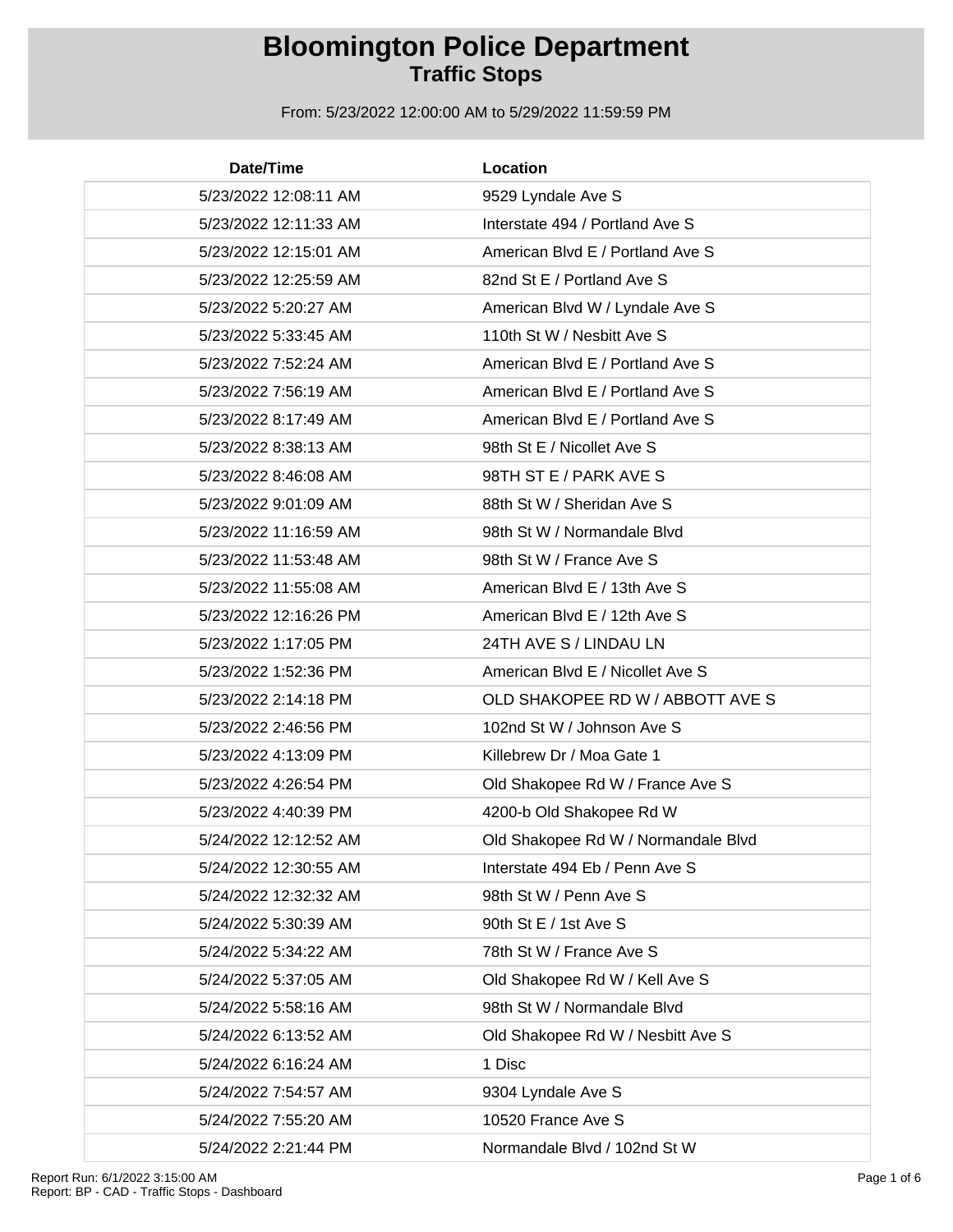| 5/24/2022 2:38:27 PM  | Normandale Blvd / 102nd St W        |
|-----------------------|-------------------------------------|
| 5/24/2022 2:49:29 PM  | France Ave S / Interstate 494 Eb    |
| 5/24/2022 3:16:07 PM  | 6408 OLD SHAKOPEE RD W              |
| 5/24/2022 3:18:02 PM  | 10306 NICOLLET AVE S                |
| 5/24/2022 3:56:18 PM  | 98th St E / Nicollet Ave S          |
| 5/24/2022 3:58:27 PM  | American Blvd W / Penn Ave S        |
| 5/24/2022 3:59:15 PM  | Xerxes Ave S / 98th St W            |
| 5/24/2022 4:01:42 PM  | 3809 102ND ST W                     |
| 5/24/2022 4:19:31 PM  | 10131 XERXES AVE S                  |
| 5/24/2022 8:38:15 PM  | 91st St E / Nicollet Ave S          |
| 5/24/2022 9:32:22 PM  | Old Shakopee Rd W / Penn Ave S      |
| 5/24/2022 11:05:39 PM | 90th St E / Oakland Ave S           |
| 5/24/2022 11:08:01 PM | 8500-b 12th Ave S                   |
| 5/24/2022 11:45:30 PM | 98th St W / Normandale Blvd         |
| 5/24/2022 11:57:25 PM | 84th St W / Normandale Blvd         |
| 5/25/2022 12:02:19 AM | 86th St E / Portland Ave S          |
| 5/25/2022 12:12:38 AM | 86th St W / Lyndale Ave S           |
| 5/25/2022 12:25:02 AM | 88th St W / Abbott Ave S            |
| 5/25/2022 12:25:14 AM | 24th Ave S / 82nd St E              |
| 5/25/2022 12:40:07 AM | Interstate 494 Wb / France Ave S    |
| 5/25/2022 12:46:10 AM | 78th St W / France Ave S            |
| 5/25/2022 12:15:37 PM | American Blvd E / Thunderbird Rd    |
| 5/25/2022 12:46:25 PM | 8421 22nd Ave S                     |
| 5/25/2022 2:02:51 PM  | Old Cedar Ave S / 86th St E         |
| 5/25/2022 2:29:23 PM  | 24th Ave S / Lindau Ln              |
| 5/25/2022 4:04:45 PM  | Old Shakopee Rd W / Penn Ave S      |
| 5/25/2022 6:24:10 PM  | 86th St E / 10th Ave S              |
| 5/25/2022 6:39:20 PM  | Interstate 494 Eb / Highway 77      |
| 5/25/2022 6:57:01 PM  | 2141 LINDAU LN                      |
| 5/25/2022 7:44:29 PM  | Old Shakopee Rd W / Hampshire Ave S |
| 5/25/2022 8:18:07 PM  | Lyndale Ave S / Halsey Ln           |
| 5/25/2022 9:28:58 PM  | American Blvd E / 12th Ave S        |
| 5/25/2022 10:30:33 PM | 98th St W / France Ave S            |
| 5/25/2022 10:45:55 PM | 102nd St W / France Ave S           |
| 5/25/2022 10:48:45 PM | 1280 98th St W                      |
| 5/25/2022 10:53:15 PM | Lyndale Ave S / Lyndale Cir         |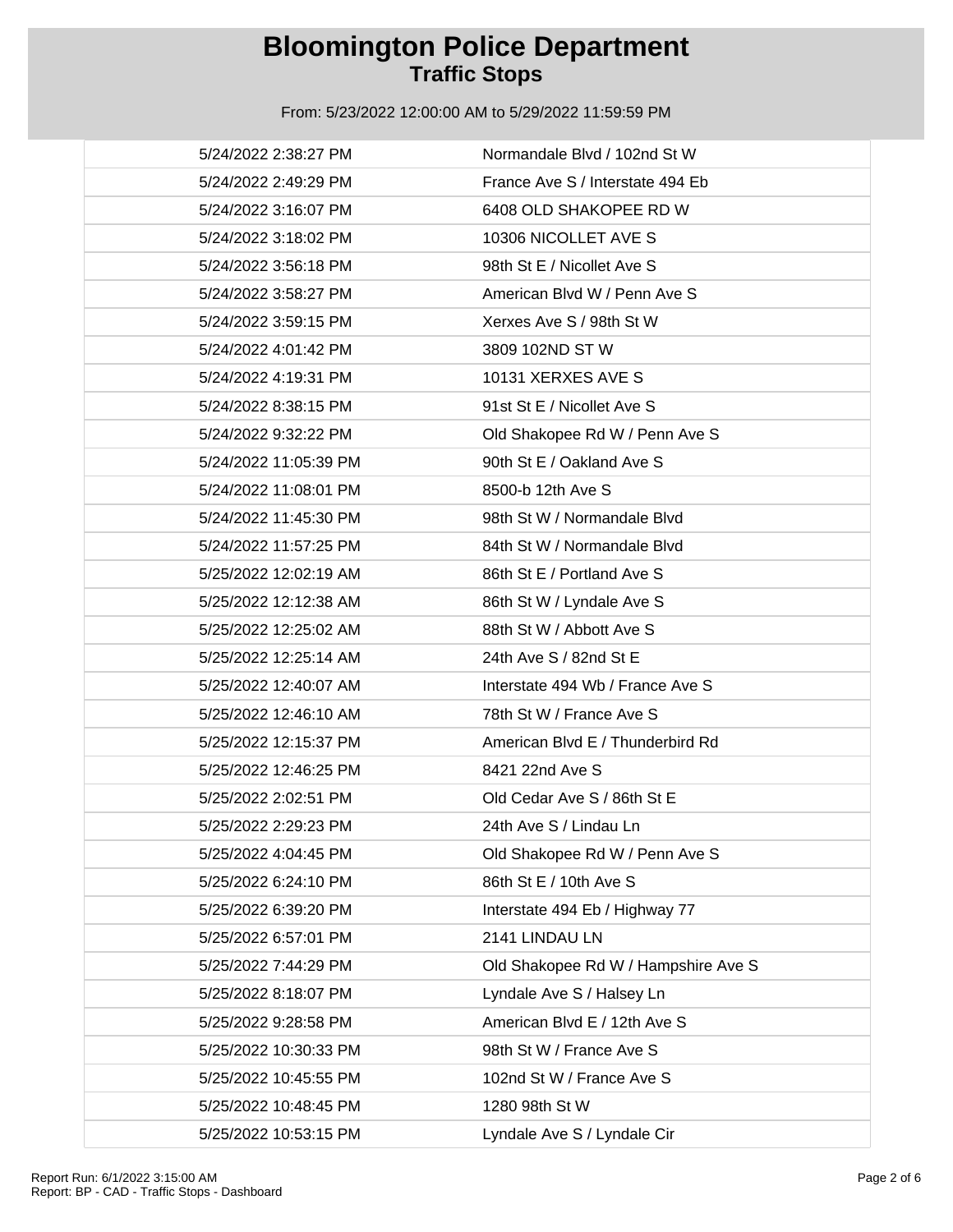| 5/25/2022 11:24:24 PM | Old Shakopee Rd W / Penn Ave S     |
|-----------------------|------------------------------------|
| 5/25/2022 11:41:33 PM | 90th St E / Old Cedar Ave S        |
| 5/26/2022 12:38:09 AM | American Blvd E / Portland Ave S   |
| 5/26/2022 5:13:01 AM  | 84th St W / Lyndale Ave S          |
| 5/26/2022 8:06:42 AM  | 9670 FRANCE AVE S                  |
| 5/26/2022 8:36:54 AM  | 78th St E / 12th Ave S             |
| 5/26/2022 9:26:07 AM  | 98th St E / Portland Ave S         |
| 5/26/2022 9:58:24 AM  | 98th St W / Beard Ave S            |
| 5/26/2022 11:22:08 AM | 96th St W / Lyndale Ave S          |
| 5/26/2022 11:27:27 AM | 90th St W / Colfax Ave S           |
| 5/26/2022 11:31:00 AM | 86TH ST W / ALDRICH AVE S          |
| 5/26/2022 12:12:50 PM | 9600-b France Ave S                |
| 5/26/2022 12:26:16 PM | Nicollet Ave S / 90th St E         |
| 5/26/2022 1:33:07 PM  | OLD SHAKOPEE RD W / ABBOTT AVE S   |
| 5/26/2022 1:43:23 PM  | 9320 POPLAR BRIDGE RD              |
| 5/26/2022 1:50:55 PM  | 10590 France Ave S                 |
| 5/26/2022 2:20:31 PM  | 5108 102ND ST W                    |
| 5/26/2022 2:21:22 PM  | Old Shakopee Rd W / Irving Ave S   |
| 5/26/2022 2:31:41 PM  | Old Shakopee Rd W / Johnson Cir    |
| 5/26/2022 2:43:49 PM  | 94TH ST W / BRYANT AVE S           |
| 5/26/2022 2:54:54 PM  | 185 102ND ST E                     |
| 5/26/2022 2:56:36 PM  | American Blvd W / Grand Ave S      |
| 5/26/2022 3:33:46 PM  | 2176 OLD SHAKOPEE RD E             |
| 5/26/2022 5:28:54 PM  | 901 94th St W                      |
| 5/26/2022 5:34:52 PM  | 90th St W / Newton Ave S           |
| 5/26/2022 5:37:12 PM  | 8700-b Lyndale Ave S               |
| 5/26/2022 7:00:01 PM  | 999 American Blvd E                |
| 5/26/2022 8:11:57 PM  | 2100 80th 1/2 St W                 |
| 5/26/2022 9:23:14 PM  | Old Shakopee Rd W / Logan Ave S    |
| 5/26/2022 9:37:38 PM  | 98th St E / Portland Ave S         |
| 5/26/2022 10:39:39 PM | Interstate 494 Eb / Nicollet Ave S |
| 5/26/2022 10:45:25 PM | American Blvd E / 12th Ave S       |
| 5/26/2022 10:46:59 PM | Old Shakopee Rd W / Little Ave S   |
| 5/26/2022 11:03:45 PM | 8599 Lyndale Ave S                 |
| 5/26/2022 11:10:09 PM | 86th St E / Nicollet Ave S         |
| 5/26/2022 11:27:22 PM | American Blvd W / Dupont Ave S     |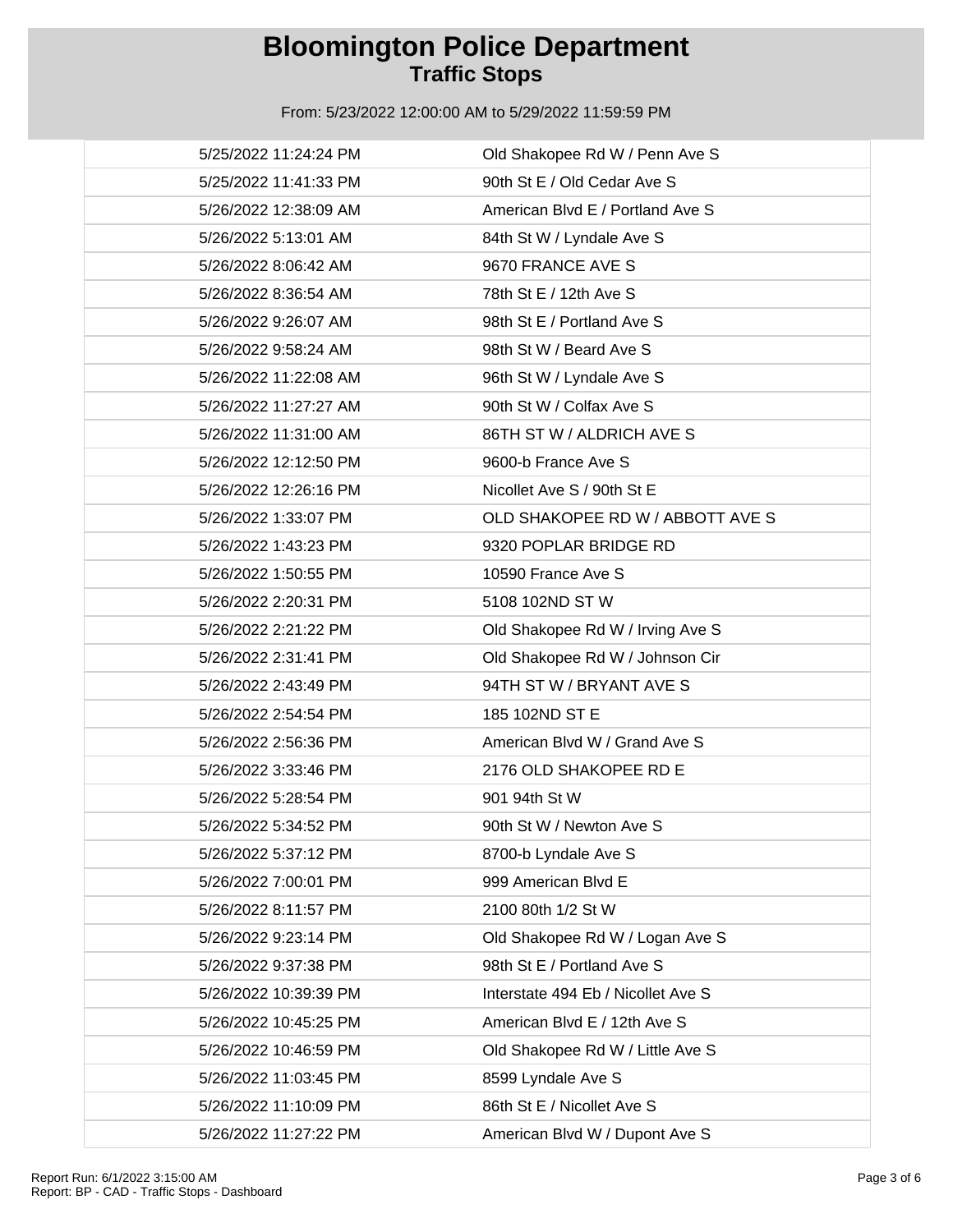| 5/26/2022 11:38:01 PM | Lyndale Ave S / Interstate 494 Eb         |
|-----------------------|-------------------------------------------|
| 5/27/2022 12:20:58 AM | American Blvd W / Morgan Cir              |
| 5/27/2022 12:22:43 AM | 8100 24th Ave S                           |
| 5/27/2022 12:24:35 AM | Interstate 35w Nb / 98th St W             |
| 5/27/2022 2:12:50 AM  | 98th St W / Pleasant Ave S                |
| 5/27/2022 4:39:28 AM  | Old Shakopee Rd W / Bush Lake Rd          |
| 5/27/2022 8:40:16 AM  | 98th St E / Columbus Ave S                |
| 5/27/2022 11:22:48 AM | Normandale Blvd / Normandale Highlands Dr |
| 5/27/2022 11:59:30 AM | 401 98TH ST W                             |
| 5/27/2022 12:50:28 PM | 651 American Blvd E                       |
| 5/27/2022 1:02:10 PM  | 2020 AMERICAN BLVD E                      |
| 5/27/2022 1:07:37 PM  | Old Shakopee Rd W / Bush Lake Rd          |
| 5/27/2022 3:00:26 PM  | American Blvd E / Nicollet Ave S          |
| 5/27/2022 3:05:02 PM  | THUNDERBIRD RD / AMERICAN BLVD E          |
| 5/27/2022 3:12:04 PM  | 40 102ND ST W                             |
| 5/27/2022 3:52:18 PM  | 102nd St W / Bloomington Ferry Rd         |
| 5/27/2022 4:04:28 PM  | 106th St W / Rhode Island Ave S           |
| 5/27/2022 4:10:53 PM  | American Blvd E / Chicago Ave S           |
| 5/27/2022 4:16:37 PM  | 98th St W / Lyndale Ave S                 |
| 5/27/2022 4:18:17 PM  | 89th St W / Penn Ave S                    |
| 5/27/2022 4:18:51 PM  | Old Cedar Ave S / 87th St E               |
| 5/27/2022 4:39:13 PM  | 106th St W / Countryside Dr               |
| 5/27/2022 5:08:41 PM  | 10520 France Ave S                        |
| 5/27/2022 5:39:28 PM  | 83rd St W / Penn Ave S                    |
| 5/27/2022 5:52:17 PM  | Old Shakopee Rd W / Morgan Ave S          |
| 5/27/2022 5:57:31 PM  | Interstate 494 Eb / Portland Ave S        |
| 5/27/2022 6:18:54 PM  | 98th St W / Collegeview Rd                |
| 5/27/2022 6:48:14 PM  | 78th St E / 12th Ave S                    |
| 5/27/2022 7:09:35 PM  | 2001 OLD SHAKOPEE RD W                    |
| 5/27/2022 7:23:10 PM  | 99th St W / Lyndale Ave S                 |
| 5/27/2022 7:40:23 PM  | Old Shakopee Rd W / Abbott Ave S          |
| 5/27/2022 8:25:22 PM  | 10520 France Ave S                        |
| 5/27/2022 9:13:50 PM  | Old Shakopee Rd E / Bloomington Ave S     |
| 5/27/2022 9:35:58 PM  | 90th St E / Nicollet Ave S                |
| 5/27/2022 10:56:45 PM | Interstate 35w Nb / 98th St W             |
| 5/27/2022 11:22:18 PM | Old Shakopee Rd W / France Ave S          |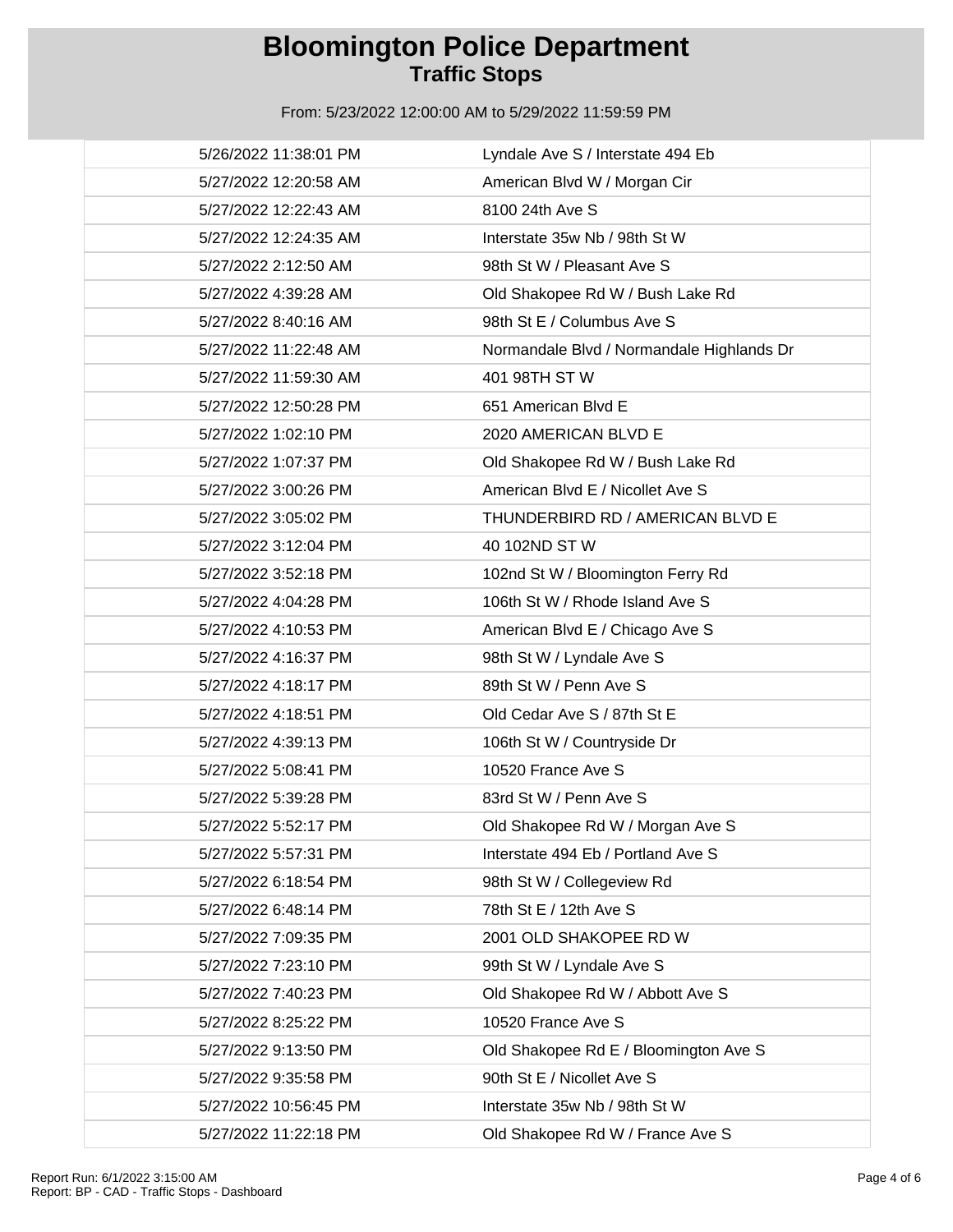| 5/28/2022 4:33:04 AM  | 102nd St W / Normandale Blvd           |
|-----------------------|----------------------------------------|
| 5/28/2022 5:52:18 AM  | 86th St E / Portland Ave S             |
| 5/28/2022 6:12:18 AM  | 90th St W / Penn Ave S                 |
| 5/28/2022 7:25:22 AM  | 8401 Lyndale Ave S                     |
| 5/28/2022 10:20:52 AM | Old Shakopee Rd W / Yosemite Rd        |
| 5/28/2022 12:35:41 PM | 600 82nd St W                          |
| 5/28/2022 12:51:04 PM | Nicollet Ave S / Interstate 494 Eb     |
| 5/28/2022 1:00:04 PM  | Interstate 494 Wb / Nicollet Ave S     |
| 5/28/2022 1:25:11 PM  | 2401 American Blvd E                   |
| 5/28/2022 2:12:49 PM  | 700 American Blvd E                    |
| 5/28/2022 2:53:57 PM  | Old Shakopee Rd W / Irving Ave S       |
| 5/28/2022 5:14:20 PM  | 98th St W / Logan Ave S                |
| 5/28/2022 6:22:47 PM  | 9230 Lyndale Ave S                     |
| 5/28/2022 6:31:15 PM  | 7800 BLOOMINGTON AVE S                 |
| 5/28/2022 7:02:13 PM  | 11th Ave S / 90th St E                 |
| 5/28/2022 7:15:01 PM  | 9242 Bloomington Ave S                 |
| 5/28/2022 7:24:42 PM  | 90th St W / Lyndale Ave S              |
| 5/28/2022 7:43:09 PM  | 98th St W / Interstate 35w Nb          |
| 5/28/2022 7:54:30 PM  | 90th St E / Nicollet Ave S             |
| 5/28/2022 7:58:54 PM  | 90th St E / Columbus Ave S             |
| 5/28/2022 8:02:53 PM  | 8100 24th Ave S                        |
| 5/28/2022 8:03:05 PM  | 86th St W / Lyndale Ave S              |
| 5/28/2022 8:19:15 PM  | 86th St E / 1st Ave S                  |
| 5/28/2022 8:21:31 PM  | 8200-b Penn Ave S                      |
| 5/28/2022 8:34:16 PM  | Interstate 35w Sb / Ramp 98w To 35w Sb |
| 5/28/2022 9:20:30 PM  | Normandale Blvd / 84th St W            |
| 5/28/2022 9:35:31 PM  | 95th St W / Garfield Ave S             |
| 5/28/2022 9:37:16 PM  | Kell Ave S / Johnson Rd                |
| 5/28/2022 9:46:40 PM  | 94th St W / Normandale Blvd            |
| 5/28/2022 9:48:19 PM  | Harriet Ave S / 86th St W              |
| 5/28/2022 9:48:58 PM  | American Blvd W / Dupont Ave S         |
| 5/28/2022 10:00:14 PM | Old Shakopee Rd W / Vincent Ave S      |
| 5/28/2022 10:05:13 PM | American Blvd E / Chicago Ave S        |
| 5/28/2022 10:17:08 PM | 82nd St E / Nicollet Ave S             |
| 5/28/2022 10:21:36 PM | 150 86TH ST W                          |
| 5/28/2022 10:29:41 PM | 86th St E / Park Ave S                 |